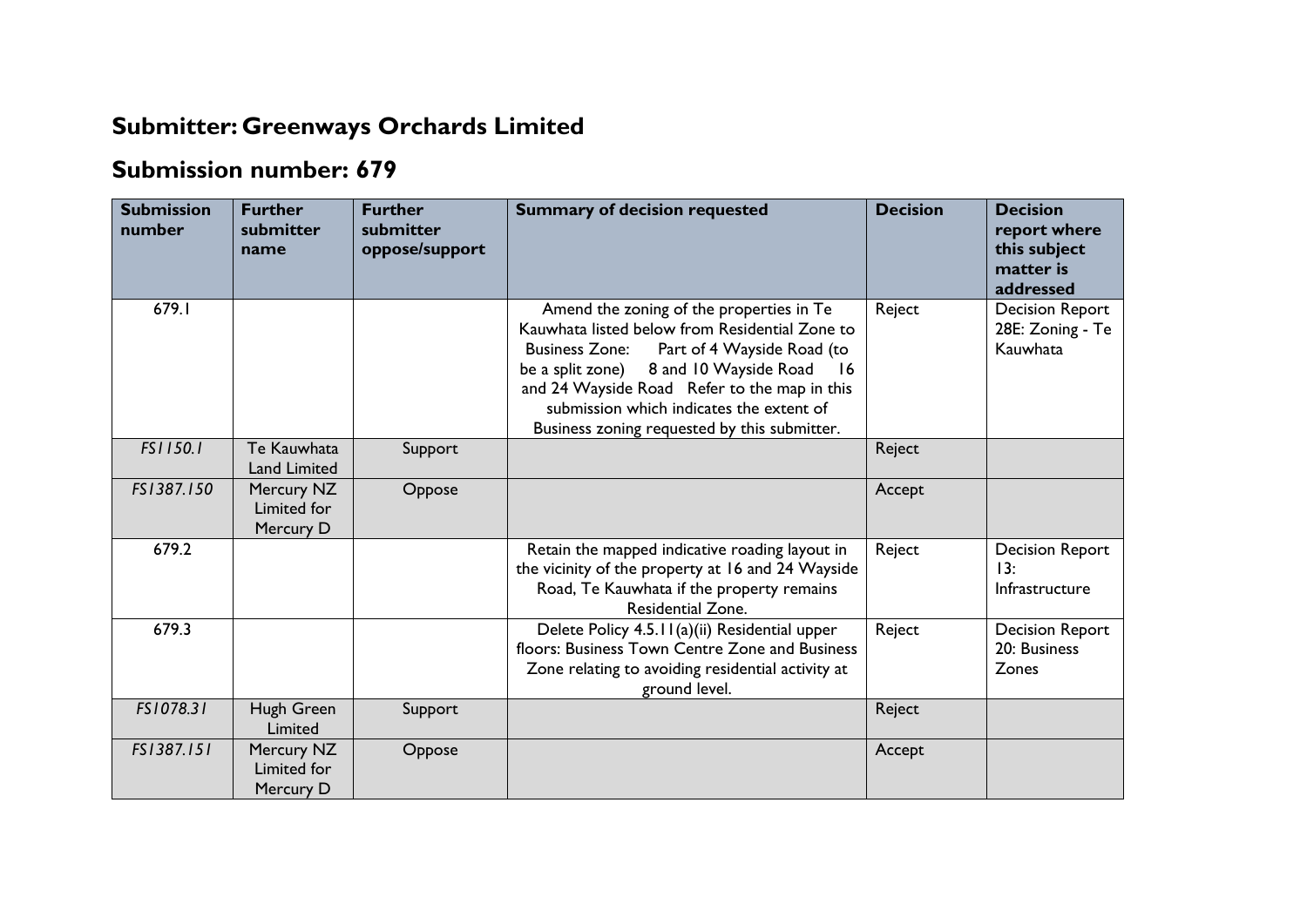| <b>Submission</b><br>number | <b>Further</b><br>submitter<br>name              | <b>Further</b><br>submitter<br>oppose/support | <b>Summary of decision requested</b>                                                                                                                                                                                                                                            | <b>Decision</b> | <b>Decision</b><br>report where<br>this subject<br>matter is<br>addressed |
|-----------------------------|--------------------------------------------------|-----------------------------------------------|---------------------------------------------------------------------------------------------------------------------------------------------------------------------------------------------------------------------------------------------------------------------------------|-----------------|---------------------------------------------------------------------------|
| 679.4                       |                                                  |                                               | Amend Rule 16.4.3 RD1(a)(ii) Subdivision - Te<br>Kauwhata West Residential Area as follows: (a)<br>Proposed lots within Te Kauwhata West<br>Residential Area must comply with all of the<br>following conditions:  (ii) Have a minimum<br>average net site area of 875m2 700m2; | Reject          | <b>Decision Report</b><br>14: Residential<br>Zone                         |
| FS1150.2                    | Te Kauwhata<br><b>Land Limited</b>               | Support                                       |                                                                                                                                                                                                                                                                                 | Reject          |                                                                           |
| FS1318.5                    | Viaduct<br>Harbour<br><b>Nominees</b><br>Limited | Support                                       |                                                                                                                                                                                                                                                                                 | Reject          |                                                                           |
| FS1387.152                  | Mercury NZ<br>Limited for<br>Mercury D           | Oppose                                        |                                                                                                                                                                                                                                                                                 | Accept          |                                                                           |
| 679.5                       |                                                  |                                               | Delete Rule 17.1.5 NC1 Non-Complying<br>Activities AND Add ground floor residential<br>activity to Rule 17.1.4 Discretionary Activities.                                                                                                                                        | Accept          | <b>Decision Report</b><br>20: Business<br>Zones                           |
| FS1078.32                   | Hugh Green<br>Limited                            | Support                                       |                                                                                                                                                                                                                                                                                 | Accept          |                                                                           |
| FS1078.33                   | Hugh Green<br>Limited                            | Support                                       |                                                                                                                                                                                                                                                                                 | Accept          |                                                                           |
| FS1387.153                  | Mercury NZ<br>Limited for<br>Mercury D           | Oppose                                        |                                                                                                                                                                                                                                                                                 | Reject          |                                                                           |
| 679.6                       |                                                  |                                               | Delete Rule 17.1.5 NC2 Non-Complying<br>Activities AND Add ground floor residential<br>activity to Rule 17.1.4 Discretionary Activities.                                                                                                                                        | Accept          | <b>Decision Report</b><br>20: Business<br>Zones                           |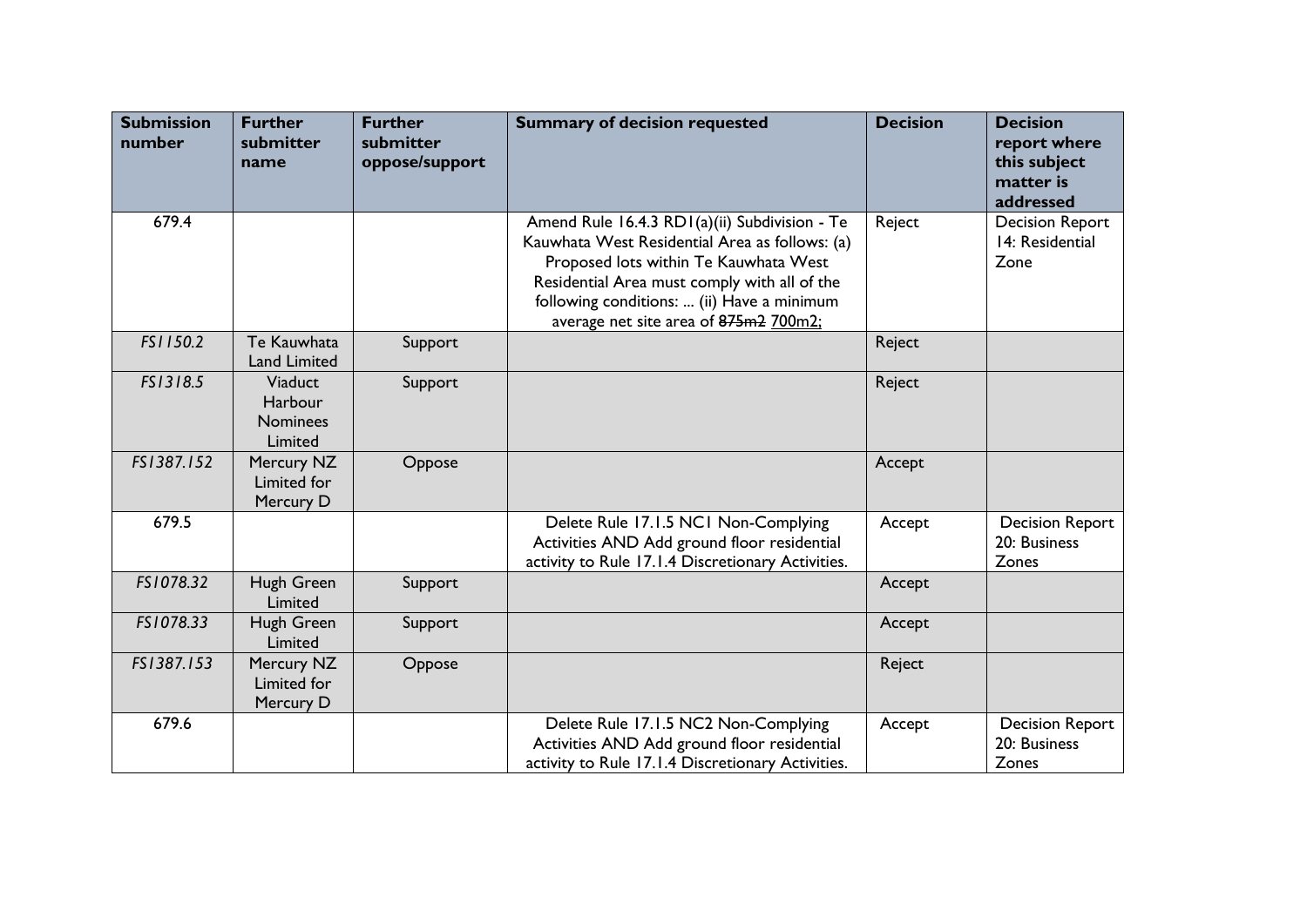| <b>Submission</b><br>number | <b>Further</b><br>submitter<br>name    | <b>Further</b><br>submitter<br>oppose/support | <b>Summary of decision requested</b>                                                                                                                                                                                                                                                                                                                                                                                                                                                                            | <b>Decision</b> | <b>Decision</b><br>report where<br>this subject<br>matter is<br>addressed |
|-----------------------------|----------------------------------------|-----------------------------------------------|-----------------------------------------------------------------------------------------------------------------------------------------------------------------------------------------------------------------------------------------------------------------------------------------------------------------------------------------------------------------------------------------------------------------------------------------------------------------------------------------------------------------|-----------------|---------------------------------------------------------------------------|
| FS1078.40                   | Hugh Green<br>Limited                  | Support                                       |                                                                                                                                                                                                                                                                                                                                                                                                                                                                                                                 | Accept          |                                                                           |
| FS1387.154                  | Mercury NZ<br>Limited for<br>Mercury D | Oppose                                        |                                                                                                                                                                                                                                                                                                                                                                                                                                                                                                                 | Reject          |                                                                           |
| 679.7                       |                                        |                                               | Amend Table 14.12.5.1 - Separation distances, by<br>replacing with the Operative Waikato District<br>Plan - Franklin Section rules in Part 9.5 Location<br>of Vehicle Crossings for arterial and collector<br>roads.                                                                                                                                                                                                                                                                                            | Accept in part  | <b>Decision Report</b><br>13:<br>Infrastructure                           |
| 679.8                       |                                        |                                               | Delete Table 14.12.5.3 - Minimum sight distances<br>AND Add references to "RTS6 - Guidelines for<br>visibility at driveways".                                                                                                                                                                                                                                                                                                                                                                                   | Reject          | <b>Decision Report</b><br>13:<br>Infrastructure                           |
| 679.9                       |                                        |                                               | Amend Table 14.12.5.14 - Access and road<br>conditions (Residential, Village, Business,<br>Business Town Centre and Industrial Zones), to<br>be replaced with NZS 4404:2010 Land<br>Development and Subdivision Infrastructure -<br>Table 3.2 Roading Design Standards. OR Amend<br>Table 14.12.5.14 Access and road conditions, by<br>replacing with the standards in the Operative<br>District Plan - Franklin Section as follows: Users<br>Legal width Minimum total seal width 2-4 3.5m<br>$2.7m 5-8 8m 5m$ | Reject          | <b>Decision Report</b><br>13:<br>Infrastructure                           |
| FS1091.27                   | GD Jones                               | Support                                       |                                                                                                                                                                                                                                                                                                                                                                                                                                                                                                                 | Reject          |                                                                           |
| FS1387.155                  | Mercury NZ<br>Limited for<br>Mercury D | Oppose                                        |                                                                                                                                                                                                                                                                                                                                                                                                                                                                                                                 | Accept          |                                                                           |